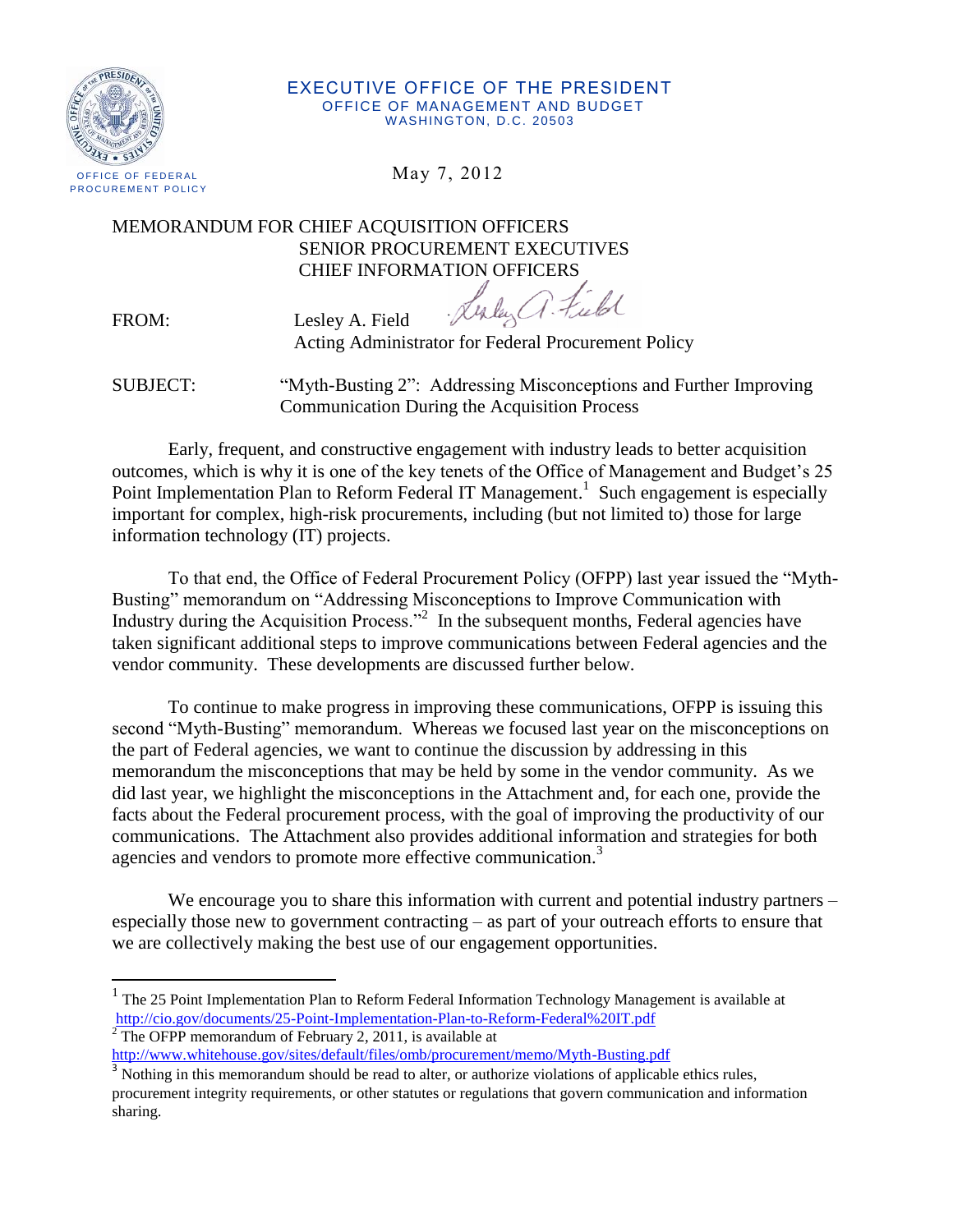As part of the ongoing, government-wide effort to improve vendor communication, OFPP and OMB's Office of E-Government and Information Technology worked with the Chief Financial Officers (CFO) Act agencies to develop vendor communications plans for:

- reducing barriers to communication,
- incorporating more industry input into agency acquisitions,
- publicizing engagement events, and
- providing training and awareness to employees and vendors.

To increase vendor awareness of these plans and upcoming engagement opportunities, the Chief Acquisition Officers Council worked with the Integrated Acquisition Environment team at the General Services Administration to add a new vendor collaboration feature on the FedBizOpps homepage [\(www.fbo.gov\)](http://www.fbo.gov/). Through this Vendor Collaboration Central Event Listing, vendors have quick and easy access to agencies' engagement opportunities, such as industry days, pre-Request for Proposal (RFP) conferences, vendor forums, etc. (Agencies are encouraged to post their upcoming events in accordance with the instructions found on FedBizOpps.)

Since the first "Myth-Busters" memorandum was issued last year, agencies have taken strong steps to promote effective strategies for engagement, including the following examples:

- o The Nuclear Regulatory Commission uses several avenues for vendor outreach:
	- Quarterly Business Seminars to educate vendors about the agency,
	- One-on-one discussions between vendors and project managers regarding current technology and future requirements, and
	- **•** Technical counseling sessions for market research on specific requirements.
- o The Department of Education held a webinar with prospective offerors in the presolicitation phase of the English Language Learners Professional Development Network procurement.
	- The webinar was advertised on FedBizOpps, and 55 vendors participated. Afterwards, a transcript was posted to FedBizOpps along with the solicitation.
	- This strategy increased competition and resulted in a better solution using innovative ideas that had not previously been considered.
	- This virtual outreach can save time and money and increase participation.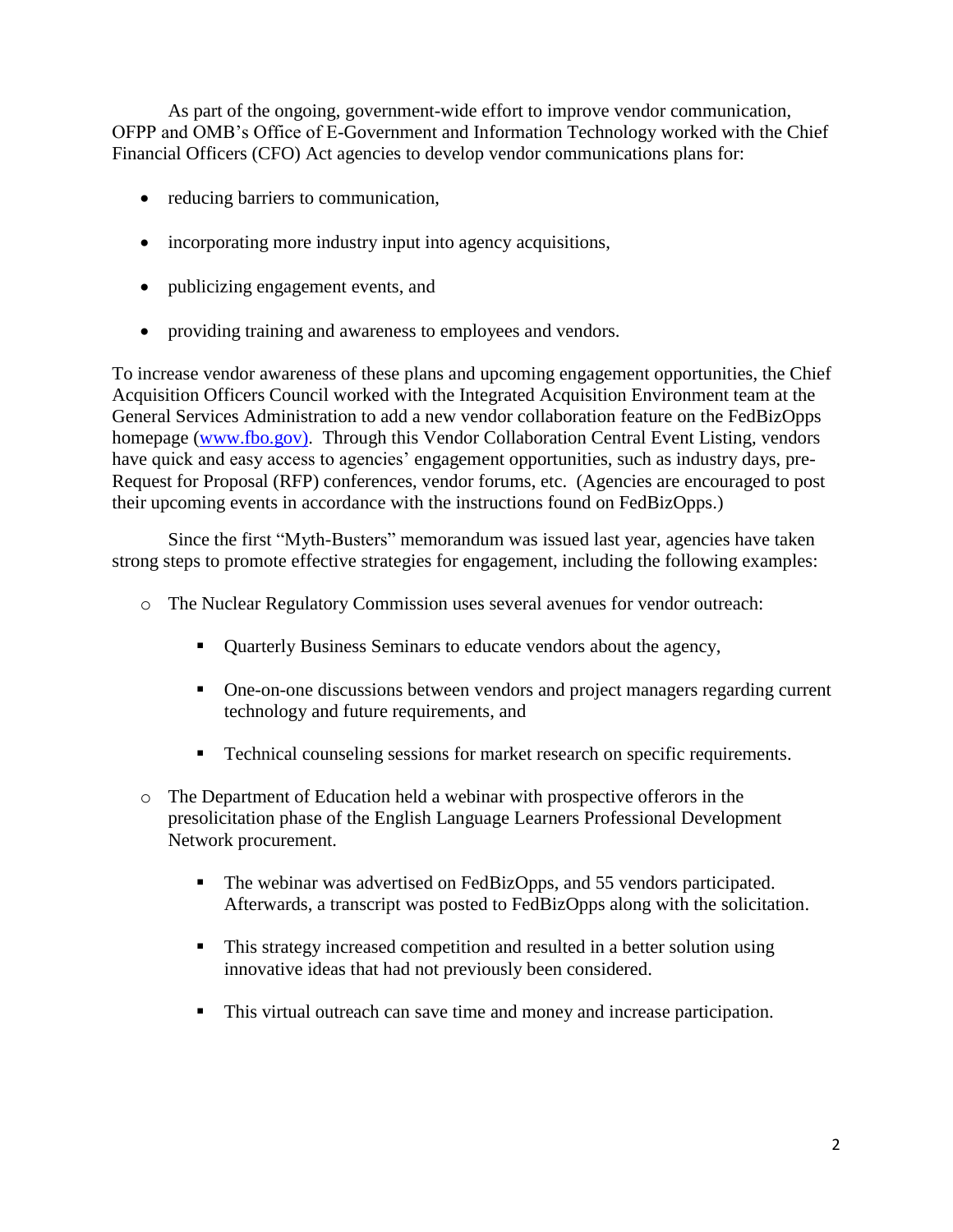To further assist agencies in these efforts, an Acquisition Collaboration Toolkit has been added to the "vendor engagement collaboration community of practice" at [https://max.omb.gov/community/x/\\_INBIg.](https://max.omb.gov/community/x/_INBIg) To facilitate their early communication with vendors, agencies have multiple tools at their disposal, ranging from wikis and blogs to webinars and meetings. The Acquisition Collaboration Toolkit provides tips, checklists, and additional information on how to use various media tools to host early vendor engagement opportunities. If you have additional best practices and success stories regarding ways to facilitate vendor collaboration, please send them to Joanie Newhart at the email address below.

More effective vendor engagement results from a change in culture in both government and industry organizations. Government professionals must incorporate vendor engagement strategies into their acquisition planning and execution whenever possible. Industry professionals should understand that agencies must balance their limited resources, and that expansion of vendor engagement must begin in those areas most likely to produce positive outcomes in the form of greater efficiency, contract savings, or better requirements development. Together, our efforts will result in more effective solutions to the government's needs and provide a better value proposition for all of us as taxpayers.

Thank you for your commitment to this important matter. Please contact Joanie Newhart on (202) 395-4821 or [jnewhart@omb.eop.gov](mailto:jnewhart@omb.eop.gov) if you have any questions.

Attachment –Vendor Misconceptions about Communications with the Federal Government

cc: Agency General Counsels and Solicitors Agency Ethics Officers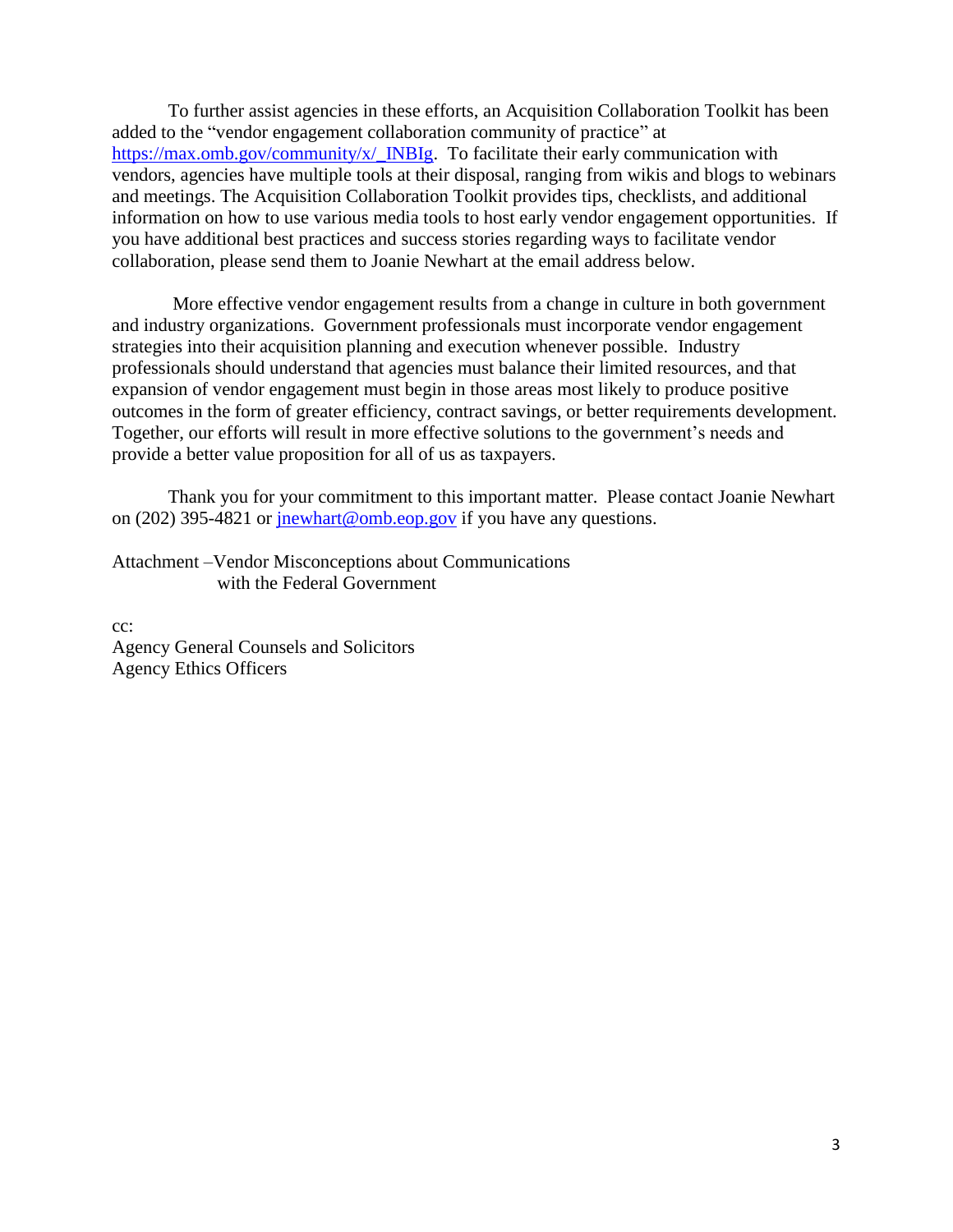# **Vendor Misconceptions about Communications with the Federal Government**

**Misconception –"The best way to present my company's capabilities is by marketing directly to Contracting Officers and/or signing them up for my mailing list."**

**1**.

**Fact – Contracting officers and program managers are often inundated with general marketing material that doesn't reach the right people at the right time. As an alternative, vendors can take advantage of the various outreach sessions that agencies hold for the purpose of connecting contracting officers and program managers with companies whose skills are needed.** 

Contracting and program offices are often inundated with marketing material, and this fact lowers the chances that a vendor's reliance on marketing material will enable these offices to focus on the firm's capabilities.

A more effective approach is to make your capabilities known through outreach sessions that agencies hold to provide information on how best to do business with the agency, and to provide information on future requirements. Many times these outreach sessions will provide an opportunity for vendors to meet with program managers and contracting officials to generally discuss items on annual procurement plans. Vendors are also encouraged to attend pre-proposal conferences to receive more detailed information about specific agency requirements.

A new Vendor Collaboration Central Event Listing has been added to the FedBizOpps homepage, [www.fbo.gov,](http://www.fbo.gov/) which provides quick and easy access to agency vendor communication plans and upcoming vendor collaboration events or engagement opportunities, such as industry days, pre-RFP conferences, vendor forums, etc. The FedBizOpps homepage also has a Small Business Central Event Listing where agencies post small business events, such as conferences and training, which can also help you make contact with the appropriate individuals within an agency.

Being familiar with already-available information reduces the burden on the workforce generally, and will make your conversations more targeted and productive. There are several resources that are available to help you find information about existing contracts and upcoming projects. For example, [www.usaspending.gov](http://www.usaspending.gov/) can be queried to get information about current contracts that may be expiring soon; agency websites often have their advanced acquisition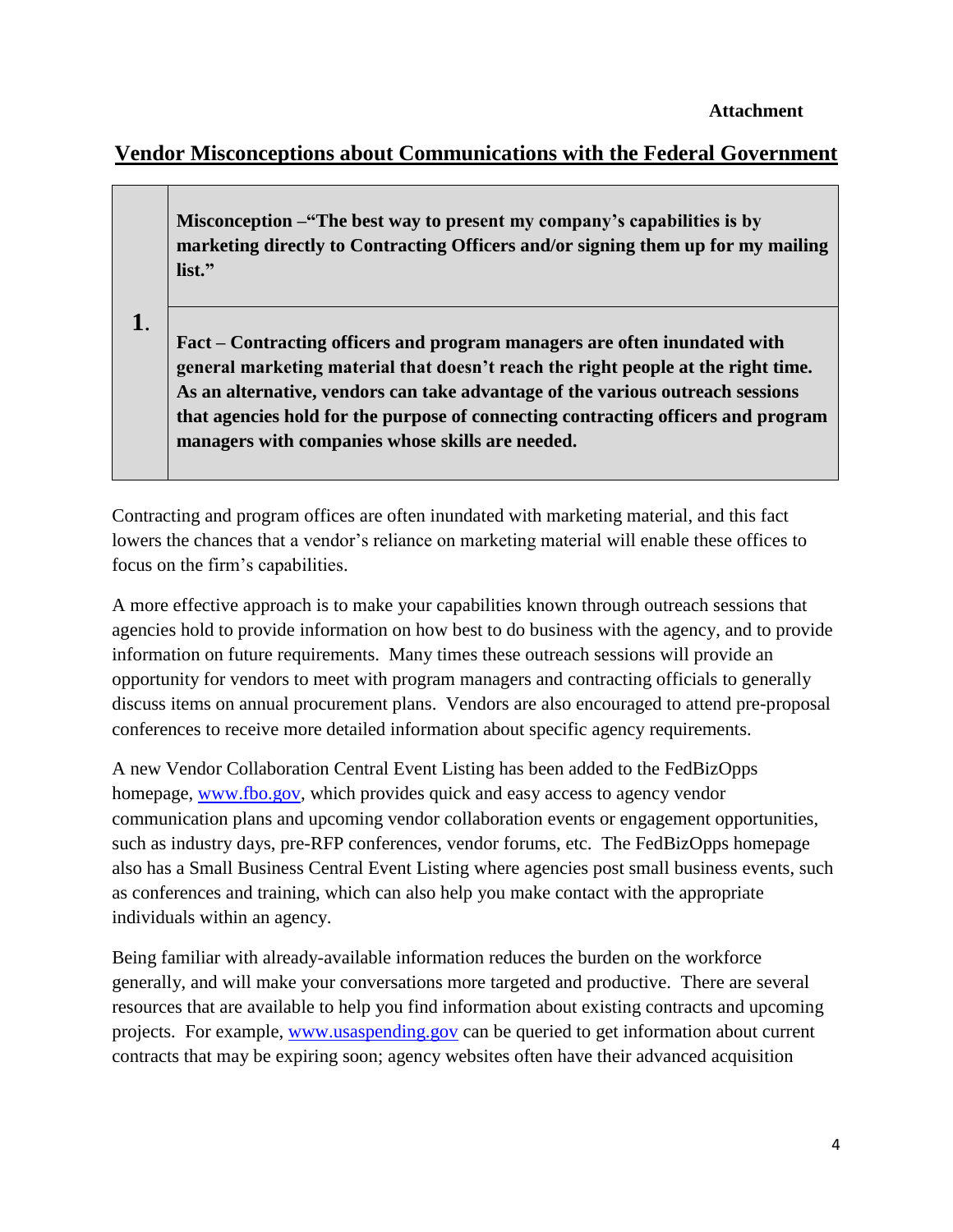forecasts posted,<sup>4</sup> and appropriations acts can be a good place to look to see what the agency plans to acquire in the coming year. Another resource is the Government Printing Office's (GPO's) Federal Digital System (FDSYS), available at [http://www.gpo.gov/fdsys/.](http://www.gpo.gov/fdsys/) FDSYS has electronic copies of the U.S. Government Budget, Code of Federal Regulations, and other helpful information. To better understand agency market research practices, the Department of Homeland Security's Market Research Guide<sup>5</sup> details the process and can provide insight on how and why market research is conducted.

#### *Best Practices*

 $\overline{\phantom{a}}$ 

- *The Department of Homeland Security's (DHS) recent Industry Day was conducted via live webcast and was attended or viewed by nearly 2,700 vendors. The event, hosted by the Office of the Chief Procurement Officer (OCPO), provided a valuable opportunity for industry stakeholders to learn early in the acquisition process about the Department's acquisition goals and expectations and other matters that affect their ability to compete for contracts. In an effort to involve industry more in the outreach, DHS asked industry leaders to moderate the panel discussions and lead the questioning of DHS panelists about issues involving the top DHS spend categories -- professional services, science and technology, screening technology, and cyber security/intelligence. Industry's response to the new format and the event itself was overwhelmingly positive.*
- *The U.S. Agency for International Development (USAID) holds small business vendor outreach sessions that are posted on [www.fbo.gov.](http://www.fbo.gov/) At these sessions, USAID typically provides information on doing business with USAID, has a prime contractor discuss its current role in supporting the agency's mission and relief efforts overseas, and offers a small business success story.*
- *It's always a good idea for an agency to find out why vendors did not bid on a solicitation. It's worth taking the time to call the vendor in case there were competitionlimiting items in the solicitation or practices in the acquisition process. Obtaining this information allows the agency to improve future acquisition processes.*
- *Agency contracting professionals do not find mass emails helpful as these professionals are frequently inundated with generic marketing materials. It is much more effective to target your e-mails to them on specific capabilities or projects.*

 $4$  A list of Federal agencies with links to their websites is available at [http://www.usa.gov/directory/federal/index.shtml.](http://www.usa.gov/directory/federal/index.shtml)

 $<sup>5</sup>$  Appendix I to the Department of Homeland Security Acquisition Manual, available at</sup> [http://www.dhs.gov/xlibrary/assets/opnbiz/cpo\\_hsam.pdf](http://www.dhs.gov/xlibrary/assets/opnbiz/cpo_hsam.pdf)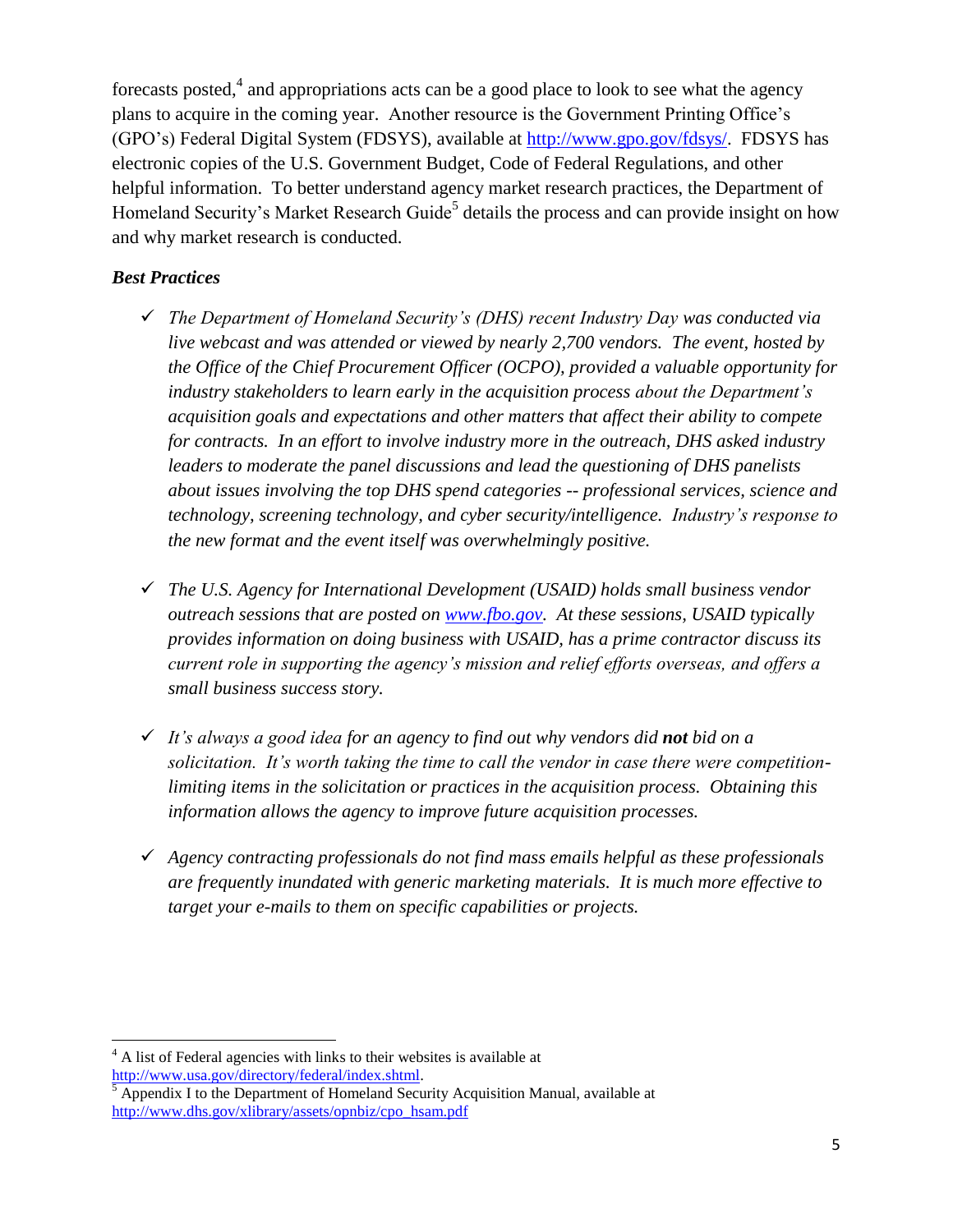**Misconception – "It is a good idea to bring only business development and marketing people to meetings with the agency's technical staff."**

**2.**

**Fact – In meetings with government technical personnel, it's far more valuable for you to bring subject matter experts to the meeting rather than focusing on the sales pitch.**

Agency personnel are interested in better understanding the marketplace, advances in technology, and your firm's capabilities. In order to gain this understanding, it is usually more helpful for them to discuss technical issues than business development issues.

Industry professionals can benefit by conducting research about the agency in advance of scheduled meetings with agency professionals. Valuable time during one-on-one meetings is often spent sharing commonly available information, which is not helpful to either party. Before meeting with agency personnel, review information on the agency's website, such as the agency's mission, structure and organization; its advanced acquisition plans; and its budget. In addition, information on existing contracts in your areas of interest is available at [www.usaspending.g](http://www.usaspending.gov/)ov, and information on the specific program of interest is at [http://business.usa.gov/find-resources.](http://business.usa.gov/find-resources) This information will enable you to tailor your presentation to agency officials.

Your technical team may be in the best position to provide the information that the agency needs, and therefore they should be included in these meetings.

- *The Nuclear Regulatory Commission (NRC) has several avenues for industry outreach: 1) Quarterly Business Seminars which educate vendors about the agency, its mission and business opportunities, as well as NRC's technical programs, 2)Reverse Green Technology Fairs which feature one-on-one discussions between vendors and Project Managers regarding current technology and future IT requirements, and 3) One-on-One Technical Counseling Sessions which provide vendors with technical guidance on how to conduct business with NRC. Once a specific requirement opportunity is identified, a meeting is coordinated between the specific Project Manager and the vendor. NRC's Office of Small Business and Civil Rights facilitates these vendor outreach sessions.*
- *Vendors should bring their technical experts to meetings with agencies. Their knowledge of advances in technology and your firm's capabilities are much more helpful to agencies than generic sales presentations.*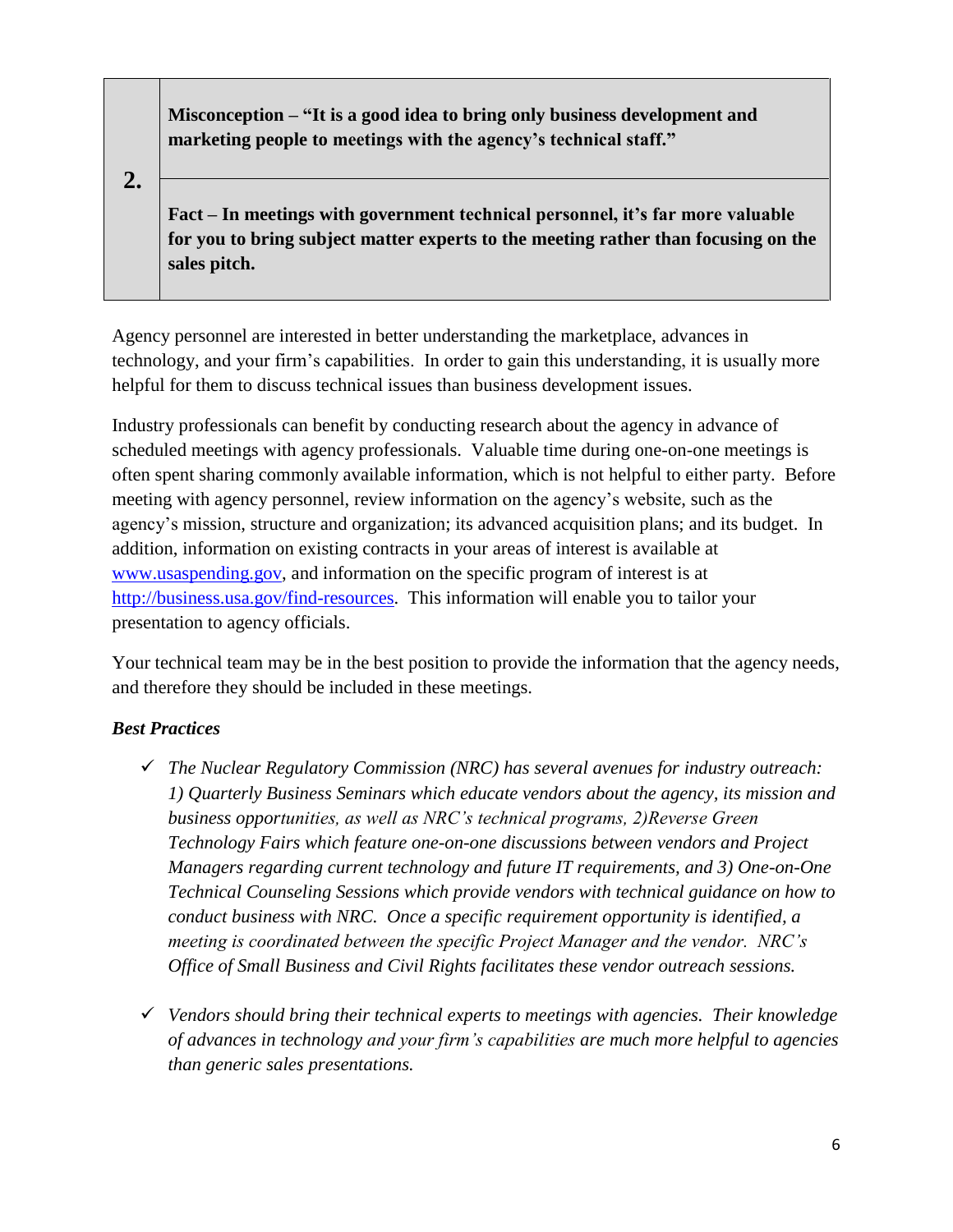**Misconception – "Attending industry days and outreach events is not valuable because the agency doesn't provide new information."**

**3.**

**Fact – Industry days and outreach events can be a valuable source of information for potential vendors and are increasingly being used to leverage scarce staff resources.** 

The purpose of industry days and outreach events is to communicate the agency mission and upcoming requirements to industry. This information will assist you in deciding whether to invest valuable resources in developing a bid or proposal in response to the government's solicitation requirements. Vendors may have the opportunity to hear from and speak to agency representatives about their requirements, and can often meet one-on-one with agency personnel before or after the event. Many times, agencies hold sessions designed to help new vendors do business with them. In these sessions, agency personnel are on hand to answer any questions about how to do business with the agency. Gaining a better understanding of an agency will help you more effectively target your outreach, thereby saving valuable resources, and helping you respond to solicitations more effectively. In addition, industry days are a great way to network and make potential subcontract contacts. The Vendor Collaboration Central Event Listing on the Federal Business Opportunities webpage [\(www.fbo.gov\)](http://www.fbo.gov/) can help you identify events being held.

- *More agencies are beginning to hold these meetings virtually to save time and money and increase competition. For example, the Department of Education held a webinar with prospective offerors in the presolicitation phase of the English Language Learners Professional Development Network procurement. This webinar was advertised in advance on FedBizOpps, and 55 vendors participated. Afterwards, a transcript was posted to FedBizOpps along with the solicitation. In addition, the new toolkit for increasing pre-RFP communication encourages agencies to use a variety of social media to engage vendors. If your travel dollars are limited, ask agencies to make their industry days more accessible by offering them online or using other, widely-accessible technologies.*
- *Agency events can be very valuable. Not only do vendors learn more about the agency, they also get a chance to talk to agency contracting and program professionals face-to face. Vendors should take advantage of agency outreach opportunities.*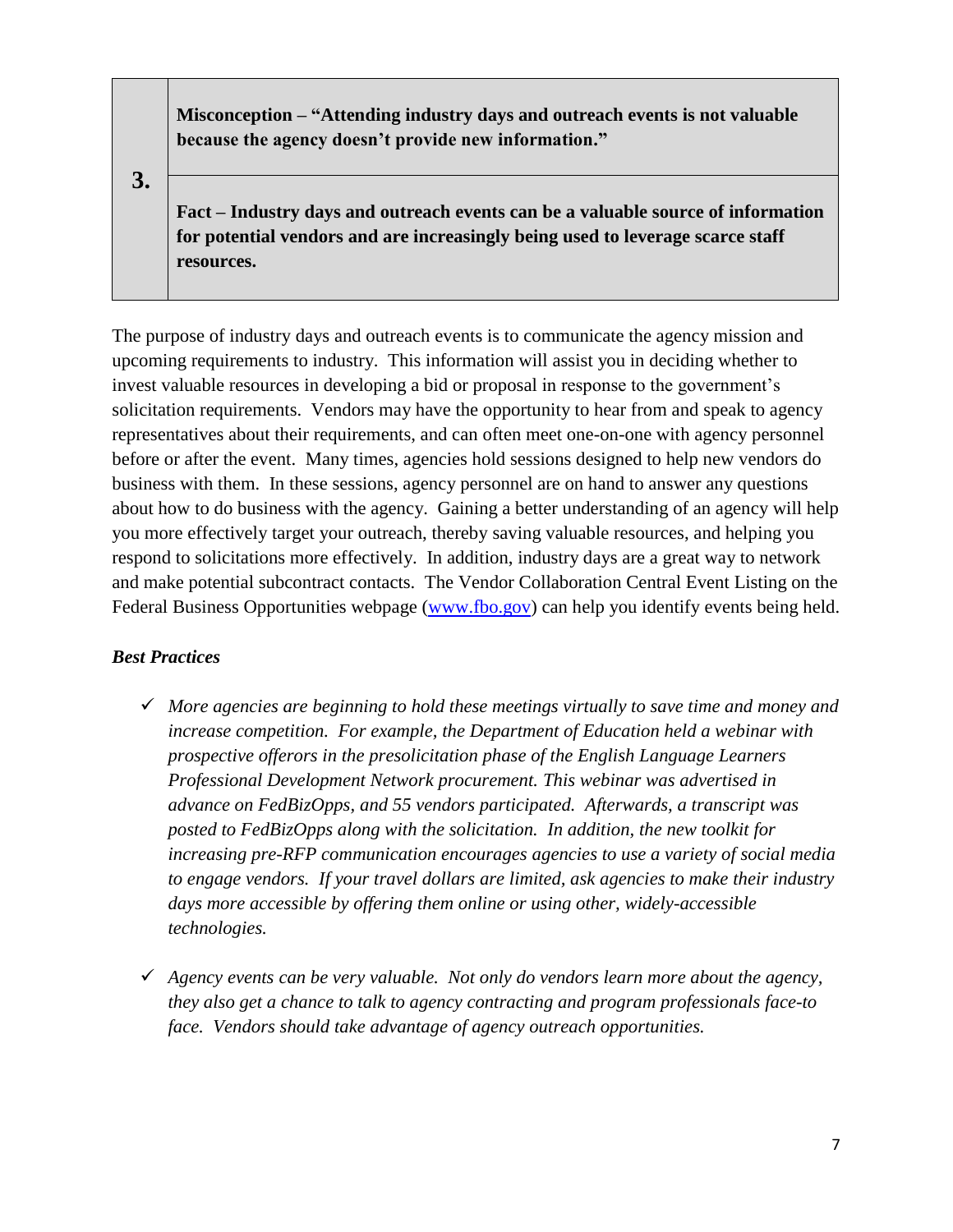**Misconception – "Agencies generally have already determined their requirements and acquisition approach so our impact during the pre-RFP phase is limited."**

**4.**

**Fact – Early and specific industry input is valuable. Agencies generally spend a great deal of effort collecting and analyzing information about capabilities within the marketplace. The more specific you can be about what works, what doesn't, and how it can be improved, the better.** 

Agencies appreciate industry's valuable input into their acquisition strategies and solicitation packages because it may result in a better solution to their requirements. Simply providing suggestions and comments prior to formal requirements development will not trigger an organizational conflict of interest, as long as the vendor is not then hired to develop the requirements. Suggesting detailed solutions to your concerns is even more valuable. Agencies may issue a Request for Information (RFI) as part of market research to investigate the industry and marketplace in accordance with Federal Acquisition Regulation (FAR) Part 10, to determine if commercial items are available, to determine if small businesses are capable of meeting the agency's needs, and for many other planning purposes. Agencies may also issue a draft RFP to obtain comments and suggestions from potential vendors on how to improve the solicitation. Agencies may hold pre-solicitation or pre-proposal conferences or webinars, or post wikis to explain the requirements, solicitation process, and evaluation factors.<sup>6</sup> These engagement opportunities often allow for vendor questions and feedback. You should take advantage of every opportunity to provide the kind of targeted suggestions you'd like to see in the finished product.

Additionally, FAR 15.201 encourages exchanges with all interested parties, beginning at the earliest identification of a requirement through receipt of proposals. After release of a solicitation, the contracting officer is the focal point of any communications with the government to ensure a fair competition is conducted. Many times, a question and answer period is included in the acquisition process, allowing time for potential offerors to review the solicitation and submit questions. Should that not be the case, you are still encouraged to ask the contracting officer any questions that you have, in a timely manner, in order to ensure you understand the solicitation. Contracting officers generally prefer questions via e-mail so that they can ensure they understand the question and so they can facilitate obtaining an answer. Should the contracting officer decide to make any changes to the solicitation, it will be done via an amendment to the solicitation and posted for public viewing.

 $\overline{\phantom{a}}$ <sup>6</sup> Government personnel can learn more about creating productive pre-RFP engagements in the Acquisition Collaboration Toolkit available on the vendor engagement collaboration community of practice at [https://max.omb.gov/community/x/\\_INBIg.](https://max.omb.gov/community/x/_INBIg)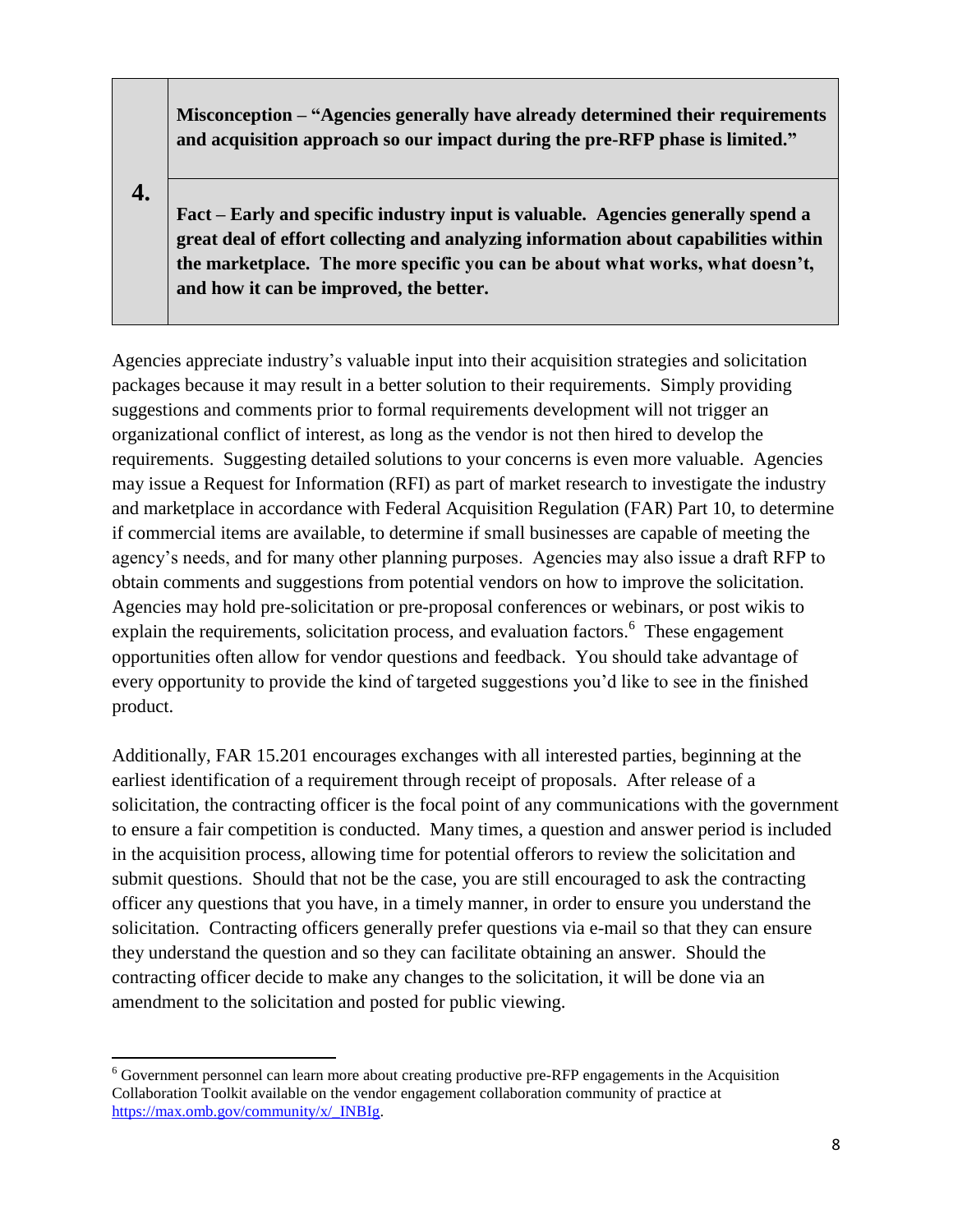- *In trying to get the best value for their agency and for the taxpayers, contracting and program professionals want to know when products or services are available in the marketplace that can save money or provide a better solution or both. It is most helpful to provide that information early in the procurement cycle.*
- *Be specific and clear in your feedback. For example, if an agency is considering a performance-based contract for services but, in your firm's view, has not adequately defined the performance standards, provide the agency with specific suggestions for how the work should be evaluated based on your experience and expertise.*
- *The General Services Administration's Central Contracting Office recently sought input on the procurement of the next generation of the agency's enterprise IT services and support. Through RFIs, the agency first sought input on the current challenges and strategic technology initiatives, asking industry how it would recommend the agency approach those challenges. A subsequent RFI was issued to seek more specific input to the draft solicitation. A pre-proposal conference, attended by over 50 vendors, helped to further refine agency requirements.*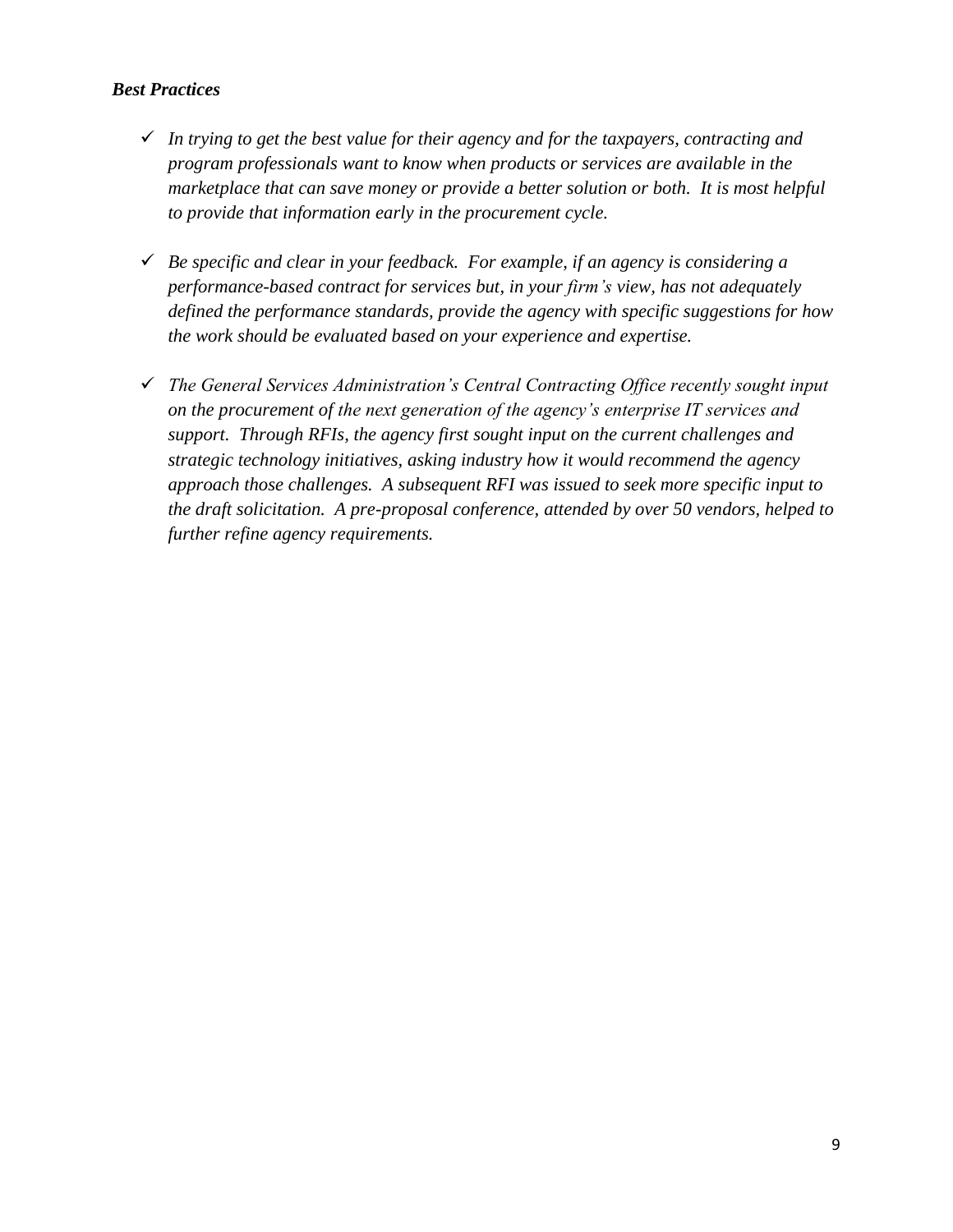**Misconception – "If I meet one-on-one with agency personnel, they may share my proprietary data with my competition."**

**5.**

**Fact – Agency personnel have a responsibility to protect proprietary information from disclosure outside the Government and will not share it with other companies.** 

Agency personnel have a responsibility to protect any information that was received in confidence from an offeror. During source selection, the Procurement Integrity Act and its implementing provisions in the FAR<sup>7</sup> prohibit Federal procurement officials from disclosing – prior to award of the relevant contract – contractor bid, proposal information or source selection information to any person other than a person authorized to receive such information. Procurement officials take this prohibition very seriously; if a violation occurs, there may be criminal and civil penalties.

While the protections of the Procurement Integrity Act do not apply prior to source selection, other protections remain. In many cases, the Trade Secrets Act<sup>8</sup> will prohibit Federal employees from divulging protected information, including confidential commercial or financial data, trade secrets, operations, processes, or style of work. Also, the Freedom of Information Act (FOIA) allows agencies to protect commercial or financial information that is privileged or confidential.<sup>9</sup> In cases where a vendor is concerned that existing protections are insufficient and engaging in pre-solicitation communication will be beneficial, agencies should consider the use of appropriate non-disclosure agreements (NDAs) to ensure that proprietary information will be kept from potential competitors.

<sup>&</sup>lt;sup>7</sup><br><sup>7</sup> 48 C.F.R. § 3.104-1-11, available at <u>http://www.gpo.gov/fdsys/pkg/CFR-2010-title48-vol1/pdf/CFR-2010-title48-</u> [vol1-part3.pdf](http://www.gpo.gov/fdsys/pkg/CFR-2010-title48-vol1/pdf/CFR-2010-title48-vol1-part3.pdf)

<sup>8</sup> 18 U.S.C. § 1905, available at<http://www.law.cornell.edu/uscode/text/18/1905>

<sup>&</sup>lt;sup>9</sup> 5 U.S.C. § 552(b)(4), available at [http://www.gpo.gov/fdsys/pkg/USCODE-2010-title5/pdf/USCODE-2010-title5](http://www.gpo.gov/fdsys/pkg/USCODE-2010-title5/pdf/USCODE-2010-title5-partI-chap5-subchapII-sec552.pdf) [partI-chap5-subchapII-sec552.pdf](http://www.gpo.gov/fdsys/pkg/USCODE-2010-title5/pdf/USCODE-2010-title5-partI-chap5-subchapII-sec552.pdf)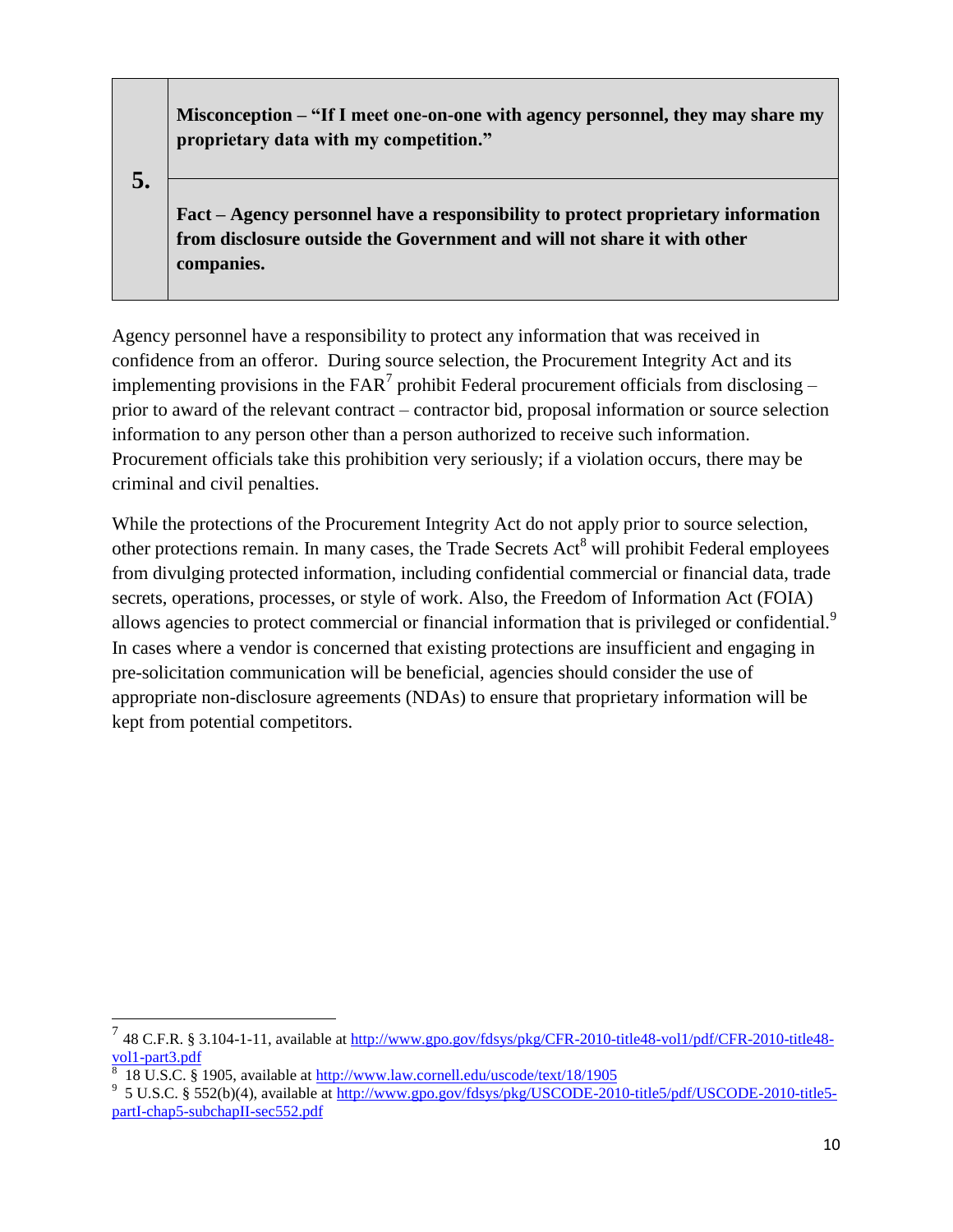**Misconception – "Agencies have an obligation not to share information about their contracts, such as prices, with other agencies, similar to the obligation they have not to disclose proprietary information to the public."**

**6.**

**Fact – There are no general limitations on the disclosure of information regarding existing contracts between agencies within the Government. In fact, agencies are encouraged to share pricing information to ensure that we are getting the best value for our taxpayers.**

As explained above, agencies have a responsibility to protect proprietary information from disclosure outside the Executive Branch. Restrictions on such outside disclosure prevent harm both to the competitive position of the contractor amongst its competitors and to the interest of the Government in being able to maintain a robust and competitive marketplace.

By contrast, the flow of information among and between agencies within the Executive Branch does not cause such harm. Moreover, such sharing among and between agencies can enable the Federal Government to root out wasteful duplication and negotiate better deals for the taxpayer.

Therefore, while there might be occasional circumstances where an agency could benefit from signing an NDA that would restrict its sharing of information with another agency, agencies should generally avoid NDAs that prohibit sharing of information – particularly pricing information – within the Government. Price visibility is critical to ensuring that the Government gets the best prices and that agencies are not paying more for the same products or services being bought under the same circumstances. As agencies face increasingly constrained budgets, it is critical that they share more pricing information with their Federal colleagues to ensure that the Federal Government is obtaining the best prices for the taxpayer.

*Best Practice* – *GSA's SmartBuy Federal Strategic Sourcing Initiative (FSSI) provides a collaboration area for their interagency Commodity Team members to post their software orders and awarded contracts in order to share prices, and terms and conditions. This sharing of information will allow agencies to compare their requirements with those already procured by the Federal Government to ensure they get the best value for taxpayer dollars. Agencies are encouraged to participate in the Commodity Team. To request membership, send an e-mail to the SmartBuy team at smartbuy@gsa.gov.*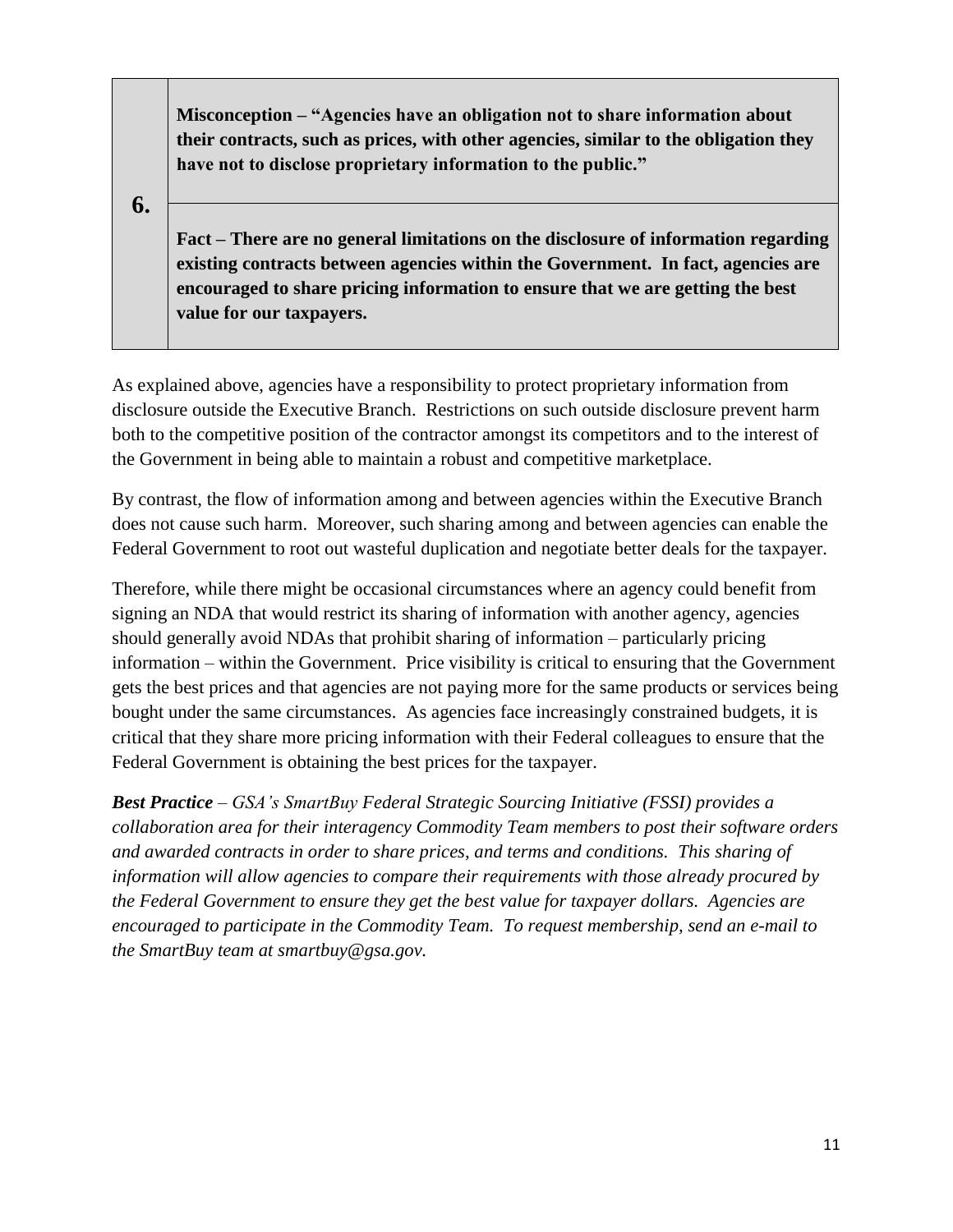**Misconception – "To develop my new proposal, I don't really need to tailor my solution to the specific solicitation since the government won't read my proposal that closely anyway."**

**7.**

**Fact – Offerors should tailor each proposal to the evaluation criteria, proposal instructions, and specific requirements of the solicitation to which they are responding. Contracting Officers and evaluation team members read proposals closely for compliance with the proposal instructions and must evaluate them against the evaluation factors and the statement of work in the solicitation.** 

Each proposal should be tailored to the final solicitation which lists the requirements, instructions to offerors on how to propose, and evaluation factors. Using your proposal, Government evaluators will determine the strengths and weaknesses of your proposal and also your firm's ability to perform the prospective contract successfully. If you cut and paste from previous proposals or repeat the solicitation, your proposal may miss the mark in explaining your solution. Offerors that are not responsive to the solicitation risk being eliminated from the competition, thereby wasting valuable time and resources used to prepare the proposal.

You should attend a pre-solicitation or pre-proposal conference if it is offered by the agency. At that conference, the agency will provide you with a better understanding of the procurement and what is required in the proposal, which will help you develop a more comprehensive proposal addressing the requirements.

If you are looking for some assistance in how to be most responsive to government solicitations, there are several resources available to assist you:

- *Business Breakthrough***:** GSA has recently created this program to help businesses better understand how to successfully navigate government contracting, including strategies to prepare a winning proposal. $^{10}$
- *Procurement Technical Assistance Program***:** Created by Congress in 1985 to help businesses seeking to compete successfully in Federal, state and local government contracting, the nationwide network of Procurement Technical Assistance Centers provide one-on-one counseling sessions, classes, seminars and matchmaking events at little or no cost.<sup>11</sup>

 $\overline{\phantom{a}}$ <sup>10</sup> More information is available at  $\frac{http://www.gsa.gov/portal/category/101431.$ 

<sup>&</sup>lt;sup>11</sup> More information is available at  $\frac{http://www.aptac-us.org/news/index.php}{http://www.aptac-us.org/news/index.php}$ .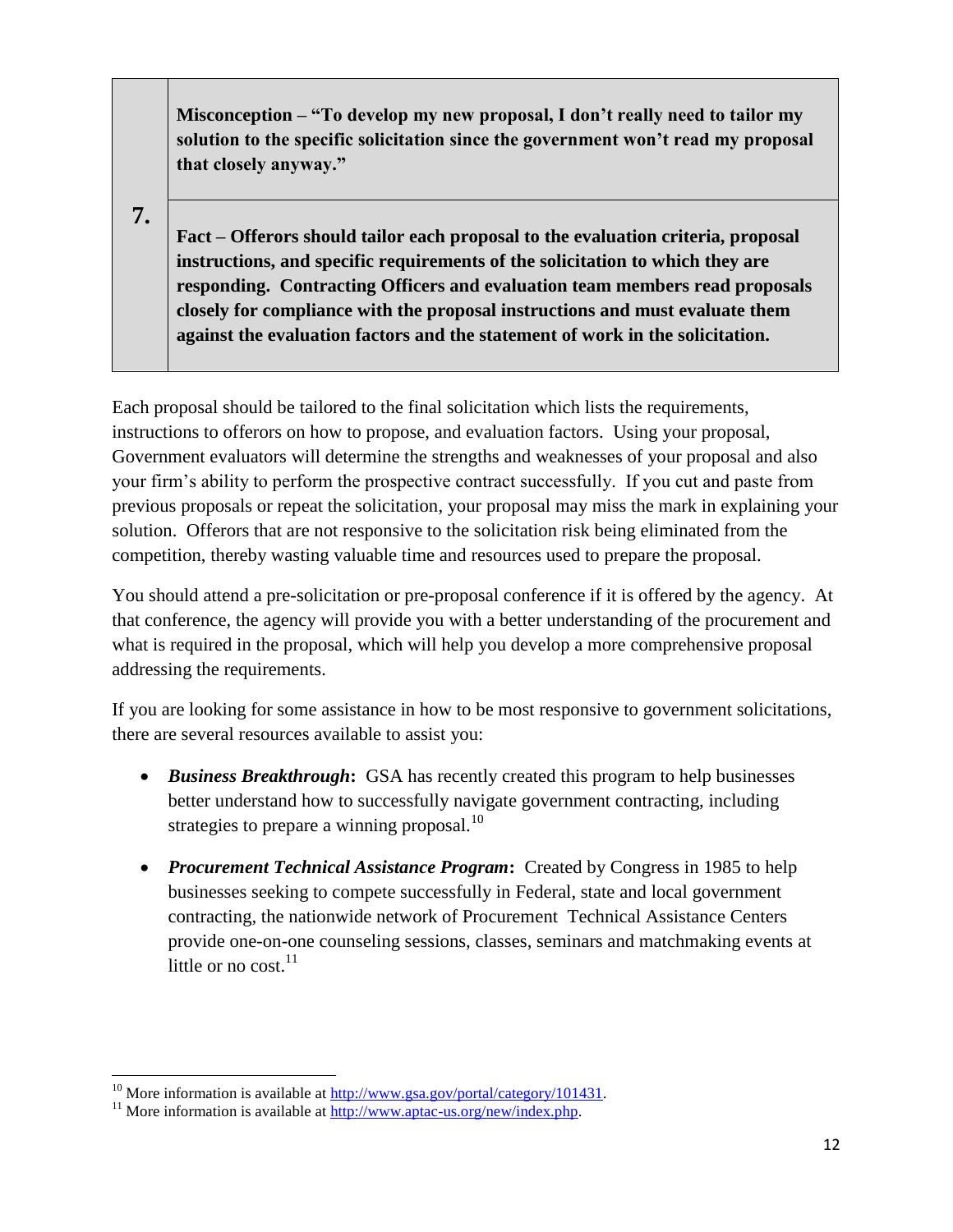- *Offices of Small and Disadvantaged Business Utilization (OSDBU)***:** OSDBUs are the primary advocate within each Federal executive agency responsible for promoting the maximum practicable use of all designated small business categories within the Federal acquisition process. You can find a listing of agency OSDBUs at [http://www.osdbu.gov/members.html.](http://www.osdbu.gov/members.html)
- *Veterans First Contracting Program:* The Department of Veterans Affairs has created the Center for Veterans Enterprise (CVE), which is solely dedicated to assisting veterans in starting and building businesses. CVE has a web portal for veteran-owned businesses which is available at [http://www.vetbiz.gov](http://www.vetbiz.gov/).
- *BusinessUSA.gov:* A new website, BusinessUSA at [http://business.usa.gov,](http://business.usa.gov/) was recently developed to be a one-stop shop to help small businesses and businesses of all sizes find information about available Federal programs and opportunities without having to spend time navigating from one Federal agency to another. BusinessUSA combines best practices and information from government agencies.

- $\checkmark$  It is helpful to develop a checklist of solicitation requirements to ensure that a response is *provided for each requirement and that it is in the format requested in the solicitation. If you follow the solicitation instructions, it will facilitate evaluation of your proposal.*
- *Proposals in which vendors simply cut and paste from the RFP or use the same language from a previous proposal often miss important evaluation factors or misunderstand the nuances of the requirements are rarely selected for award.*
- *Vendors should be fully responsive to all evaluation factors, including past performance information. Some vendors falsely assume they will get credit for good performance since the government was aware of its work, even if the vendor doesn't mention it in its proposal.*